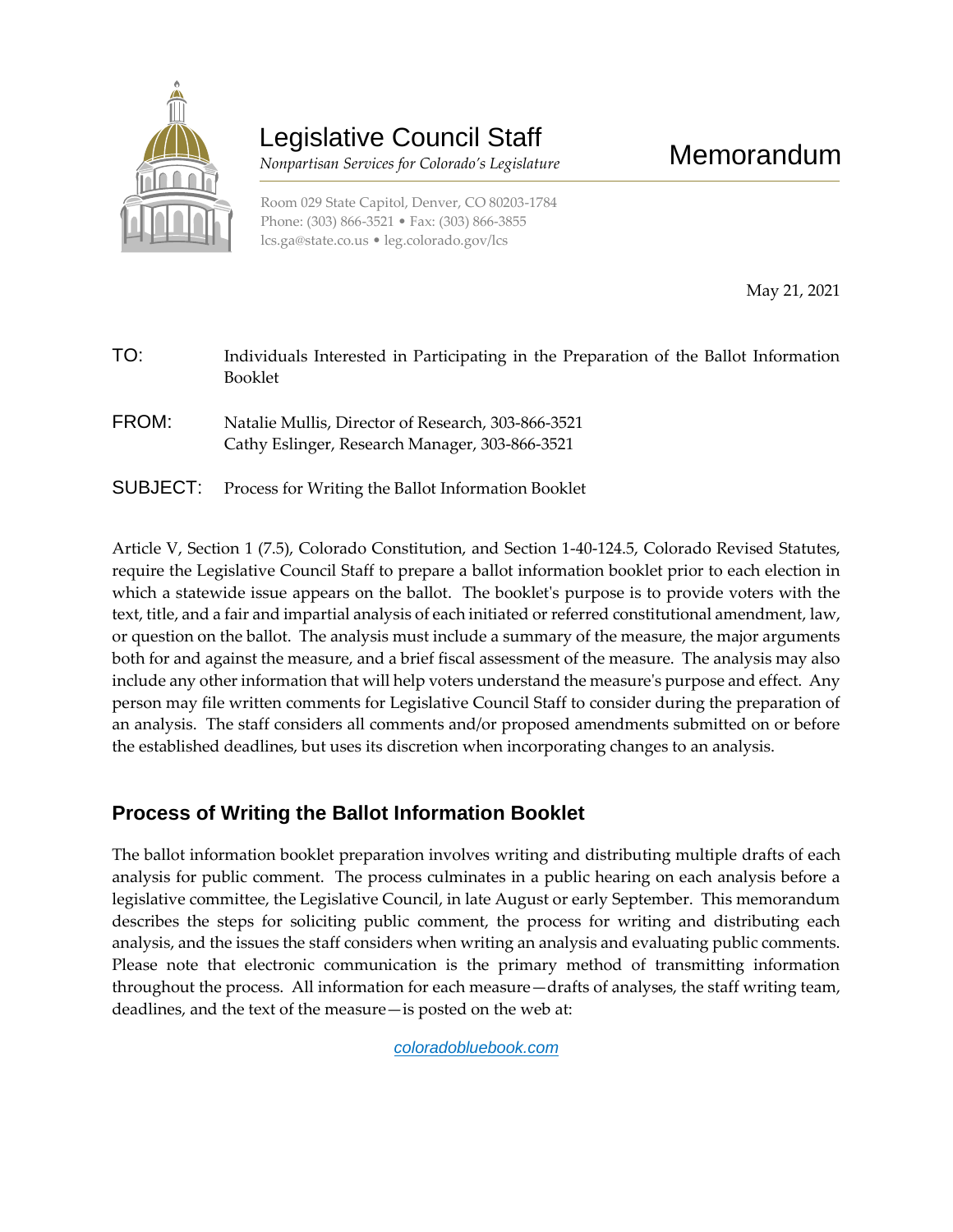## **Soliciting Public Comment**

A mailing list is established for each measure when an analysis is drafted. To create the mailing list, staff compiles a list of potentially interested persons, including the proponents, opponents, and individuals or organizations who might be affected by the measure or who are knowledgeable about the subject matter. The staff contacts all of these individuals via email and asks that anyone wanting to receive the drafts of the analysis reply to the staff email in the affirmative. Individuals may also ask to be included on the mailing list by calling the office at 303-866-3521, contacting a member of the staff team that is assigned to a particular analysis, or emailing the office at  $lcs.ga@state.co.us$ 

Everyone electing to remain on or be added to the mailing list for a particular ballot measure receives a copy of subsequent drafts of the analysis and has the opportunity to comment on these drafts throughout the process. Once a draft is complete, it is emailed and placed on the internet, allowing comments by any interested person. By law, all comments submitted to Legislative Council Staff must include the name of the person(s) submitting the comment and the name of the organization the person(s) represents or is affiliated with for purposes of making the comments. Legislative Council Staff also requires a phone number, and, if available, an email address. The mailing lists and all comments become public information upon release of the next draft.

# **Process for Writing an Analysis**

*Preparation of an analysis involves a number of drafts.* Up to three drafts of each analysis are prepared over the course of the summer. The number of drafts depends on the complexity of the measure and the time available. Each draft has a deadline for submitting comments.<sup>1</sup> These deadlines are contained in a document that accompanies the first and subsequent drafts, and are posted on the internet. Anyone may file written comments for consideration by the Legislative Council Staff during any of the draft analysis preparation. Please note, the written comments become part of the public record.

For the *first draft*, a staff writing team interviews a limited number of individuals who are knowledgeable about the measure, including the proponents and organized opposition. Based on these interviews and on their own research, staff members develop a first draft of an analysis. This draft is posted on the internet and emailed to anyone who has indicated an interest in reviewing the draft. Individuals generally have about seven or eight calendar days to comment on the first draft. The staff reviews the public feedback to determine whether it can be incorporated into the next draft. The staff considers all comments and/or proposed amendments submitted on or before the established deadlines, but uses its discretion when incorporating changes to an analysis.

Generally within two weeks after receiving comments on a draft, staff sends out a *second draft*, after considering the suggestions received on the prior draft. This draft follows the same process as the first draft. On some occasions, a third draft is also sent out. Please note that comments on each draft are reviewed independently of comments received on prior drafts. Thus, any unresolved issues must be resubmitted for additional consideration. All comments must be submitted in writing. A *final draft* is prepared for the Legislative Council meeting in late August or early September.

 $\overline{a}$ <sup>1</sup>Rule XIV of the Rules of the Legislative Council.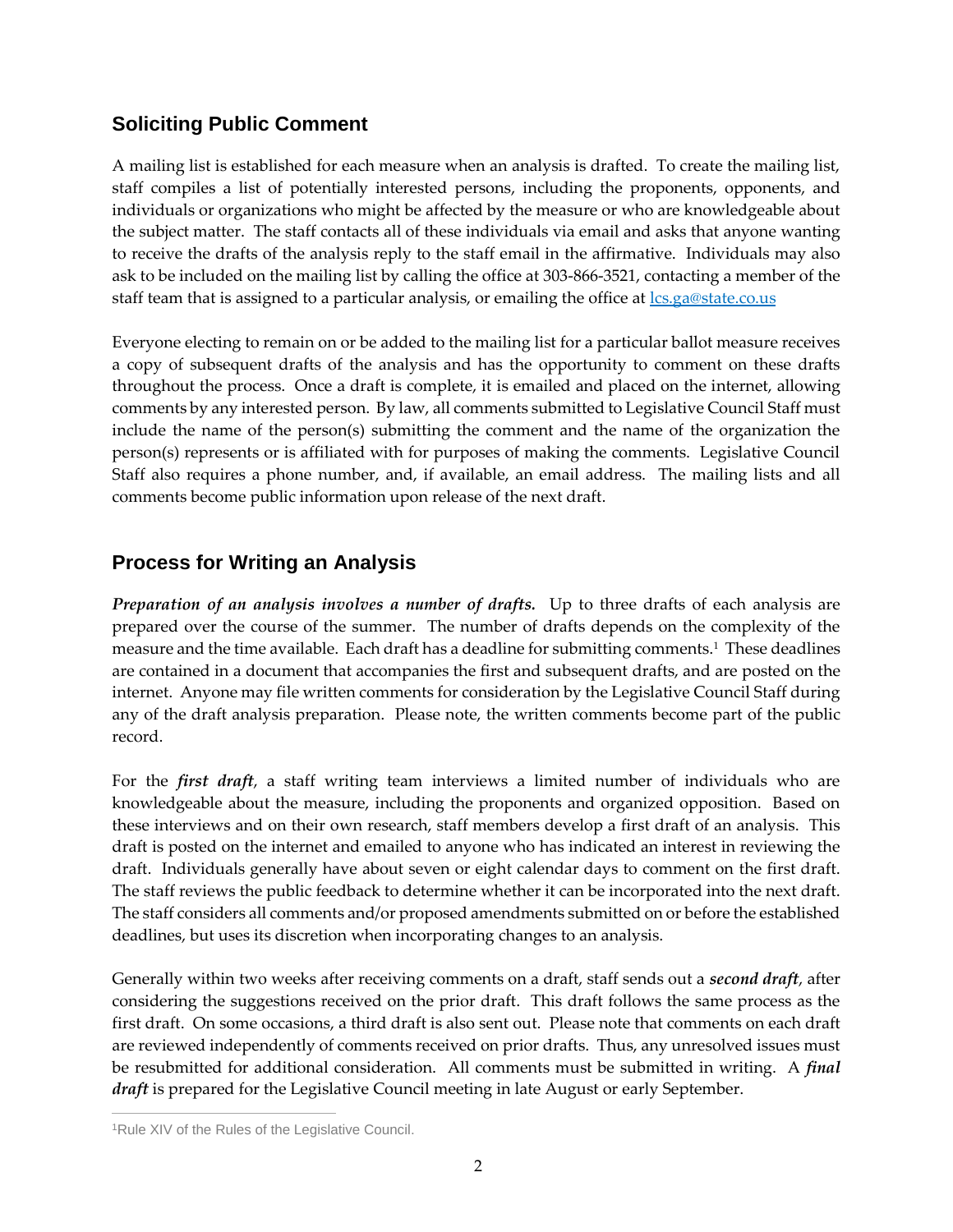*Staff follows some general criteria when writing analyses and when reviewing comments to drafts*. Because voters have varying levels of familiarity with the issues on the statewide ballot, the goal in developing the voter information booklet is to present issues in a factually correct manner while also keeping the booklet concise and readable. To that end, staff focuses on the most important points of a measure and presents these points in language a layperson can understand, limiting the use of technical terms and jargon associated with programs and maintaining balance in the arguments for and against. Staff also avoids using slogan-type language that triggers a favorable or negative response to a measure but does not contribute to voter understanding of the underlying issue. Other criteria used in evaluating comments from proponents and opponents include:

- Can the proposed language be verified? Is it a statement of fact or an interpretation or opinion of the results of the measure? Does the proposed language or fact directly apply to the measure? Does it have the potential to mislead the reader?
- Does the language add or detract from an argument? Is it weakening the opposition's argument? Does it repeat language already contained in the analysis?
- Does the language detract from the balance of the explanation?
- Is the suggested language best left to the campaign to be conducted by the opposing parties?

These are among the issues considered when determining whether to incorporate proposed changes, where to place suggested changes (e.g., in the background section or in an argument), and the type of language to use. It is helpful to have the context for proposed changes—the concern with existing language or the reason for proposing additional language, for example—so that the rationale for the change can be considered when evaluating the language. A member of the staff will call or meet with an individual if there is any question about what is being suggested to clarify issues and to see if there is any way to accommodate the suggestion.

*Fiscal impact statements are also prepared by staff*. By law, the Legislative Council Staff is also responsible for preparing a fiscal impact statement for measures on the statewide ballot, taking into consideration fiscal impact information submitted by various state and/or local agencies and any proponent or other interested person. Individuals are invited to submit fiscal information for consideration by contacting the Legislative Council Staff at 303-866-3521 o[r lcs.fiscalnotes@state.co.us.](mailto:lcs.fiscalnotes@state.co.us) When completed, the fiscal impact statement for each measure is available on the website for the ballot information booklet. A summary of each measure's fiscal assessment is included in its analysis, following the arguments for and against. At a minimum, the summary must include:

- (1) an estimate of the effect of the measure on state and local government revenues, expenditures, taxes, and fiscal liabilities;
- (2) an estimate of the amount of any state and local government recurring expenditures or fiscal liabilities; and
- (3) for any measure that modifies the state tax laws, an estimate of the impact to the average taxpayer, if feasible.

*Questions or concerns about the process.* Each writing team is supervised by a team leader, whose name is posted on the website for the ballot information booklet. Please contact the team leader with any questions or concerns about the process for a particular analysis. Natalie Mullis, Director, can be contacted with concerns regarding that process or by anyone who believes that his or her concerns are not being addressed. All staff members can be reached at 303-866-3521.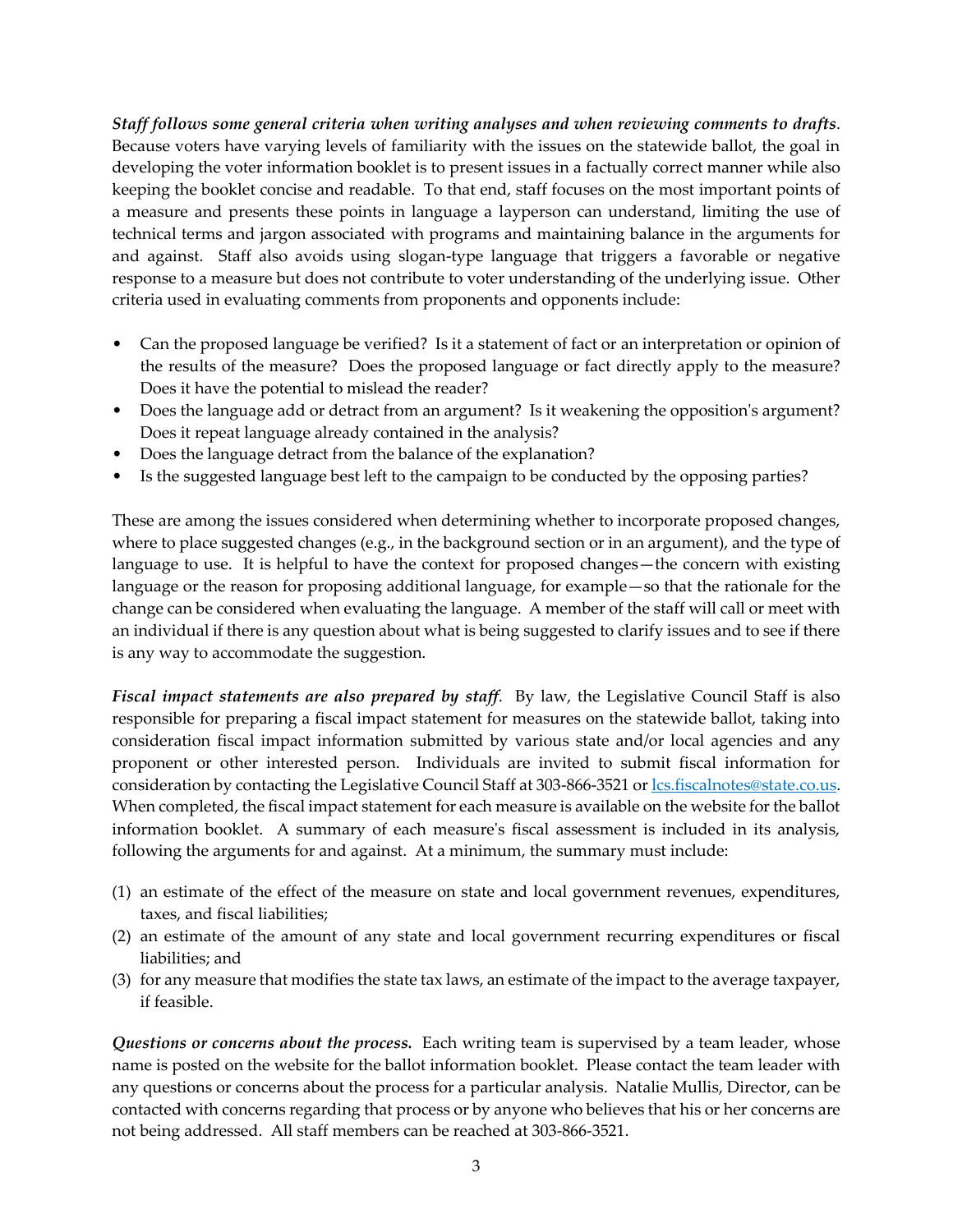*Information available for public inspection.* The ballot analysis drafts that are publicly distributed and any written comments received are available for public inspection under the open public records law after each draft. All written comments received by Legislative Council Staff and open for public inspection under the public records law will include identifying information noting the individual(s) submitting any written comments. Open records requests must be made to the custodian of records in writing either by mail, email, fax, or hand delivery. The request must include the applicant's name, street address, if any, and telephone number. The records will be made available electronically or for inspection in the Legislative Council Staff offices. Open records requests are not accepted from a group or website. The custodian of records for Legislative Council Staff is the staff director, available at LCS.Director@state.co.us. Information received to write fiscal impact statements is also available for public inspection once the fiscal impact statement is completed.<sup>2</sup> <sup>3</sup>

*State law requires the Director of Research of the Legislative Council to conduct a public meeting before the draft of the ballot information booklet is finalized.* The purpose of this meeting is to provide the director and other members of the legislative staff the opportunity to ask questions that arise in response to the written comments received. Because staff members contact individuals directly throughout the process with their questions, this meeting is essentially a formality. To date, the staff has not asked any questions at this meeting, and this meeting is not an opportunity for the public to comment on the draft of the booklet.<sup>4</sup>

### **Finalization/Public Hearing on the Ballot Information Booklet**

A final draft of each analysis is submitted to the Legislative Council Committee. The final draft is the last draft that was distributed for public comment—the second or third draft, whichever is applicable—incorporating any staff clean-up changes or corrections.

## **Public Hearing on the Booklet**

*The Legislative Council Committee meets to review the language of all ballot analyses.* State law requires the 18-member Legislative Council Committee to review each ballot analysis. To that end, the Legislative Council holds a public hearing, scheduled for late August or early September. Anyone who is interested in testifying on the accuracy or fairness of an analysis may do so at this public hearing. The Legislative Council may modify the draft of the booklet upon the two-thirds affirmative vote of the council members.

*An information packet is compiled for the hearing.* The information packet provided to members of the Legislative Council and posted on the website generally includes the following documents: (1) the final draft of each analysis; (2) amendments submitted by interested individuals to the last draft; (3) a list of all individuals who were given an opportunity to comment on the last draft; and (4) the text of the measure.

 $\overline{a}$ <sup>2</sup>The open public records law can be found in Section 24-72-201, *et seq*., C.R.S.

<sup>3</sup>Please see General Assembly policies at: www.leg.colorado.gov/open-records-requests

<sup>4</sup>The statutory language for this requirement can be found in Section 1-40-124.5 (1.7), C.R.S.